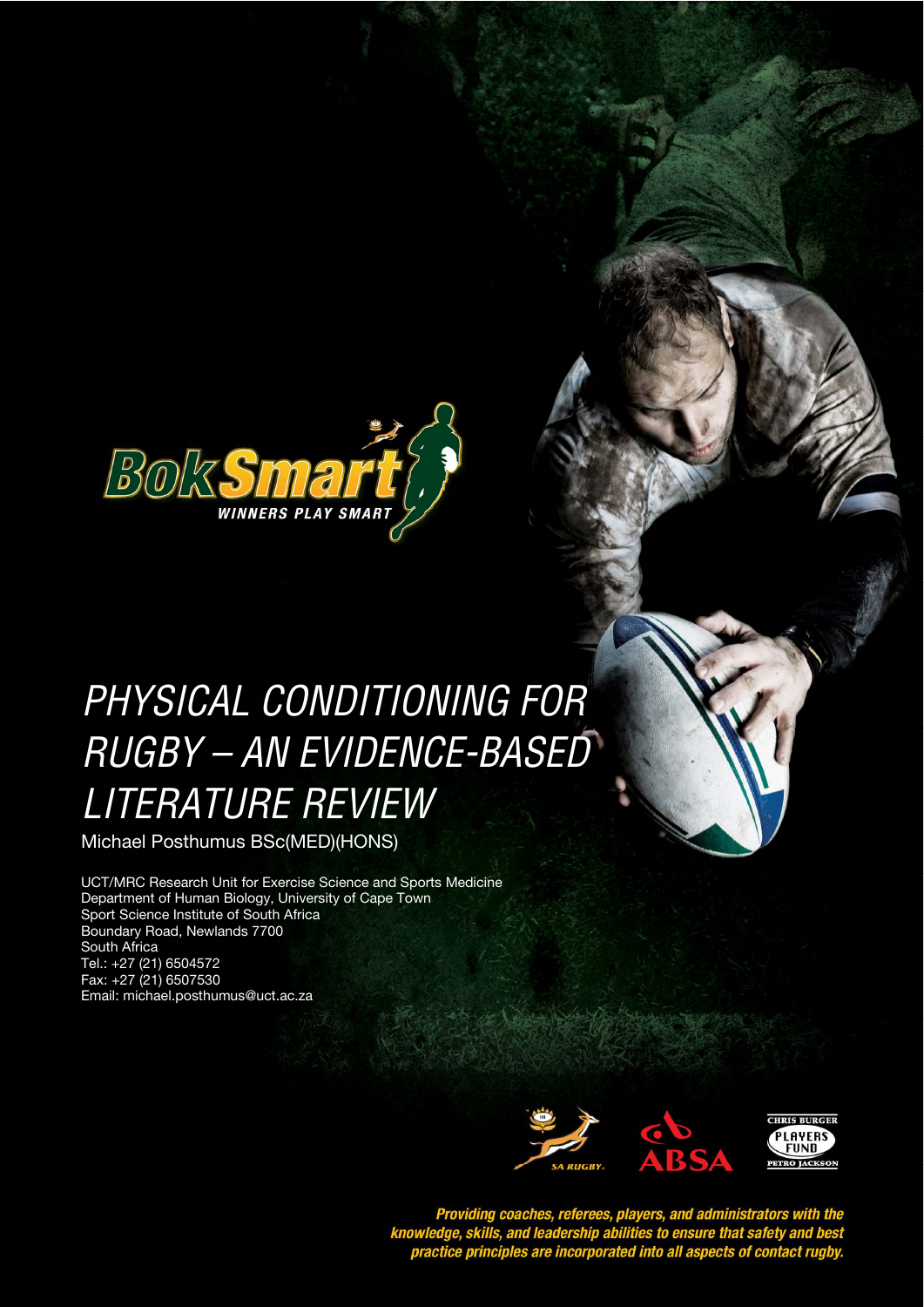#### **INTRODUCTION**

Physical conditioning has become increasingly important in the modern game of rugby union, which has been described as "more open" and "faster" (37). The advent of professionalism has been associated with an increase in the number of passes, tackles, rucks, tries, and ball-in-play time<sup>(54)</sup>. Empirical movement analysis data of a professional northern hemisphere rugby club during the 2004 season demonstrated the extreme physical demands amongst different playing positions<sup>(24)</sup>. For example, props covered a mean distance of 7268m, completed 29 scrums, 38 rucks and mauls, 5 tackles, 5 ball carries and lifted in 11 lineouts per match. Inside backs, although involved in far less static exertions (scrumming, mauling, rucking, lifting, etc.) covered a mean distance of 8444m per match, of which 1716m were covered by high-intensity runs  $( $4m.s-1$ )<sup>(24)</sup>. These distances and work rates are higher than what has previously$ been recorded (19,23,46), and illustrate the increasing demand for physical conditioning in the modern game.

It is not only the trends of match play that are changing; the physical characteristics of players are also changing. Between 1905 and 1999, the body mass of rugby players has increased by about 2.6 kg per decade, which is greater than the secular increase in body mass (49). Over the past three decades the body mass of elite rugby union players has accelerated <sup>(49)</sup>. There is a positive association between mean squad body mass and competitive ranking in amateur, provincial, and international rugby  $^{(49,21)}$ . At the 1999 World Cup there was a correlation between average body mass of the squad and final ranking at the tournament <sup>(49)</sup>. The association between a heavier mass and proficiency was also observed at the schoolboy level where the average mass of the players who made the national schoolboy team was greater than the average mass of players who represented their regions but who did not make the national team (20).

The physiological demands of rugby are complex and require all players, irrespective of position to have high levels of aerobic fitness as well as muscular strength and power, speed, and agility<sup>(49)</sup>. All these physical capacities have also been shown, similarly to an increased body mass, to be correlated with playing level and competitive rank in rugby $(6,7,10,15,49)$ . It will thus be fair to regard these factors as important performance predictors in rugby union, and that changes in these variables should be associated with changes playing proficiency. It follows that structured resistance training programs should be designed to include various training goals, specifically: muscle hypertrophy, strength, explosive power and injury prevention<sup>(32)</sup>.

Although the strength and power training community still have to agree on the optimal program design for mass, strength and power development<sup>(9)</sup>, one concept that strength training coaches and sports scientists agree upon is that some sort of periodisation must be incorporated to promote long-term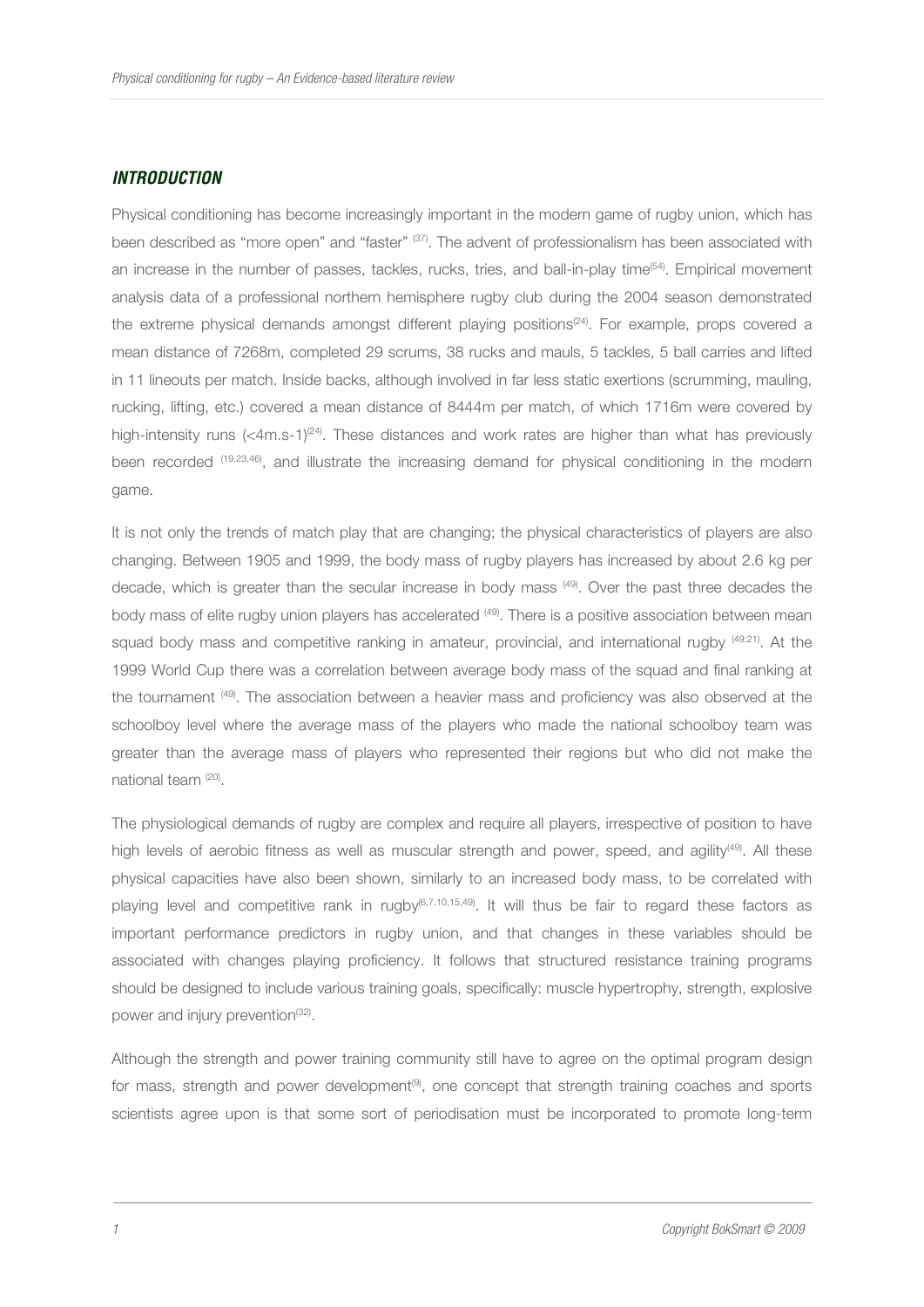training and performance improvements (9,35,36). Periodisation has been defined as "the methodical planning and structure of training aimed at bringing or keeping an athlete at peak sports performance" (9). Programs of this nature, which include structured variations in training specificity, intensity and volume, have been shown to yield greater results than programs without variation in the training stimulus <sup>(56,63)</sup>.

To reduce the risk of overtraining, adequate time for physical and mental recovery should be provided. Furthermore, to ensure that rugby players make continual gains throughout the training year, strength and conditioning specialists have traditionally prescribed programs of specific volume and intensity which vary during the off-season, pre-season, in-season and post-season (transition) phases. These phases may be referred to as mesocycles of the rugby training year<sup>(5,32,62</sup>). Low intensity and high volume training is typically implemented during the off-season, and increased intensity with decreased load is implemented as a competitive season approaches<sup>(29,35,36,62)</sup>.

Although the emphasis of specific phases of the training year is often defined in periodised programs, variations or undulation of intensity are incorporated into microcycles, or blocks, within the mesocycles(9,35,36,62). This strategy allows for responses from various neural and muscular components within each phase. This approach differs from a classical linear model of periodisation, which is characterised by specific training phases, each with a defined focus (e.g. muscle hypertrophy, strength, power) as well as variation of training volume and intensity<sup>(62)</sup>. Although various different models of periodisation have been proposed<sup>(9)</sup>, there is no consensus with regards to the most effective model for rugby. Classical or linear periodisation is suited to off-season and pre-season rugby training, however periodisation of in-season programs is more complex<sup>(1,8,9)</sup> and will be discussed further in the section on "in-season conditioning" below.

Research has also identified aerobic and anaerobic capacity, running speed, and agility as factors which differentiate proficiency levels in players of multiple-sprint sports such as rugby, soccer and hockey <sup>(59)</sup>. Training to develop these variables should therefore also be considered during the training year. As with resistance training, training for these variables should also be incorporated into a periodised programme. For example, there is usually a transition from less specific (aerobic) fitness conditioning of high volume and low intensity to a more specific (anaerobic) match-like high intensity and lower volume including speed, agility and quickness (SAQ) conditioning as the season progresses (i.e. representing the classical model of periodisation<sup>(62)</sup>.

Physical conditioning programs designed to increase physical capacities of players are also an effective way to reduce injuries(25,26,33,39). For example, strength training may reduce the incidence of injuries occurring in the contact situation<sup>(25,26,39)</sup>. For this reason rugby players of all levels should be encouraged to participate in physical conditioning in preparation for training and competition<sup>(26,48)</sup>. There are common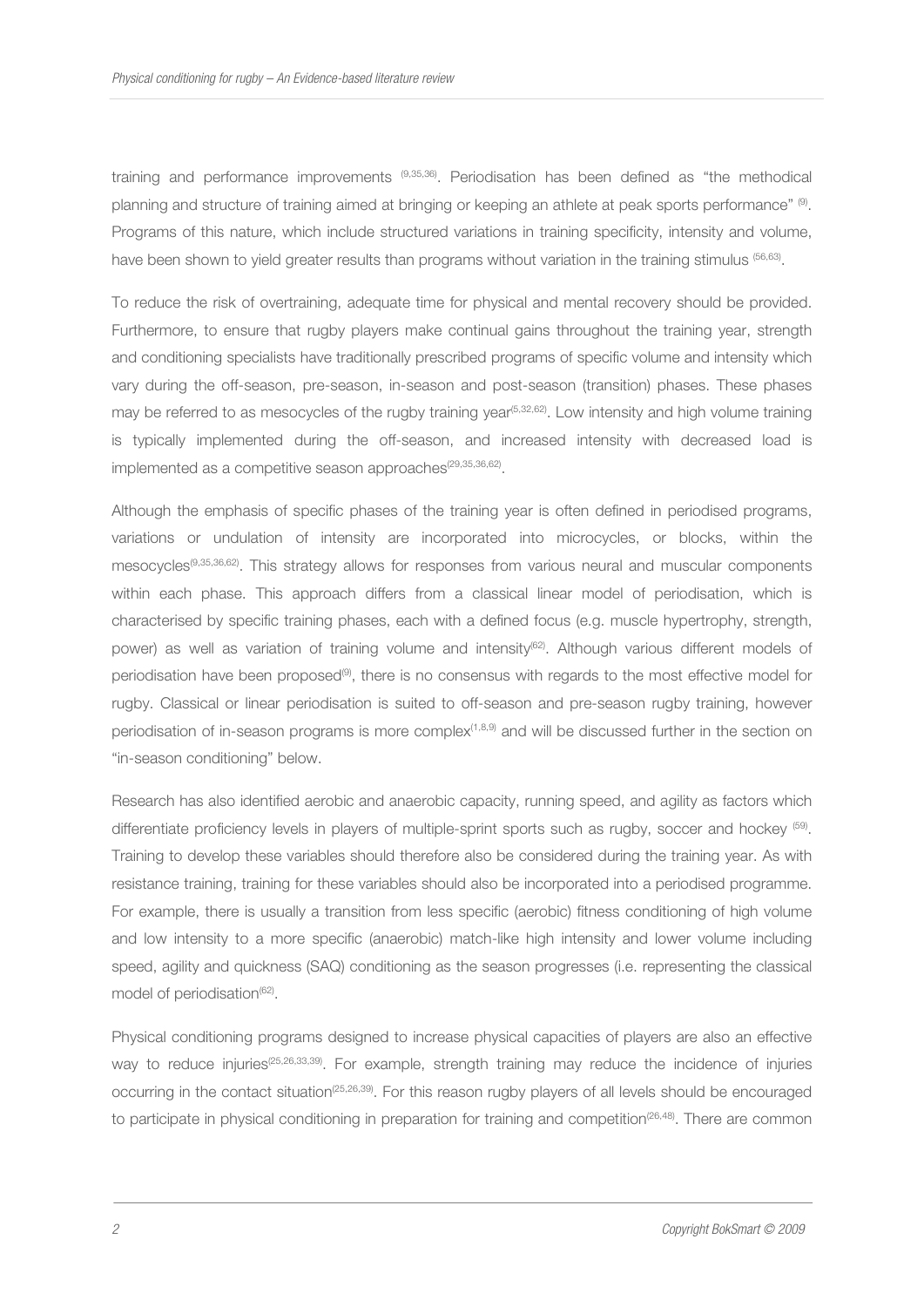misunderstandings about youth participating in strength training. In particular there is concern that resistance training will stunt the growth of prepubescents and adolescents, however this is unfounded and not supported by any scientific research<sup>(2,3,26)</sup>. Today numerous medical, health and professional bodies including the American College of Sports Medicine (3), the National Strength and Conditioning Association<sup>(25),</sup> and the American Pediatric Society<sup>(2)</sup> are endorsing the use of resistance training by young athletes to better prepare them for the rigors of sport. A proviso is that the resistance training program is properly designed and supervised and all forms of competition during training are eliminated (26, 42). In summary, a properly designed resistance training program will not only give youth and senior rugby players a competitive advantage throughout their rugby careers, but will also reduce the risk of injuries(25,33,39,42)

## **PHYSICAL CONDITIONING IN THE OFF-SEASON**

The emphasis of training during the off-season, also termed the preparatory period, is designed to establish a base level of conditioning and induce positive body composition changes(35,36). The off-season is distinguished by not having the constraints of structured team practices. It is thus a particularly appropriate period for high-volume strength training. Due to the importance of muscle mass and its associations with proficiency in rugby union<sup> $(21)$ </sup>, as well as the relationship which exists between the muscle cross sectional area and force it is able to produce<sup> $(27)$ </sup>, a period of training designed to induce muscle hypertrophy is typically performed during this mesocycle.

The training backgrounds of the players need to be assessed before a specific strength training program is prescribed. Previous strength training history, length of recent strength training program(s), levels of intensity in previous program(s) and the extent of exercise technique experience needs to be considered when classifying players into beginners (relatively untrained), Intermediate (moderately trained) and advanced (well trained) groups for the purpose of strength training<sup>(4)</sup>. Generally players that have performed less than 2 months of strength training may be classified as beginners and if they have completed more than 2 months, but less than 12 months, they may be classified as intermediate. Players that have followed a structured resistance training program for longer than 12 months are classified as advanced<sup>(5)</sup>.

Periodised resistance training programs often incorporate general preparation at the start of a periodised program to teach exercise technique, establish a base level of conditioning, gain initial adaptation to resistance exercise stress, as well as increase the body's tolerance for more intense training during the first training cycle<sup>(51)</sup>. It has been recommended that a general preparation period of 6-8 weeks is only needed if the player is in low physical condition<sup>(35,36)</sup>. Periodised training is also not necessary to induce response until a base level of fitness has been established  $(14,29)$ . The completion of this general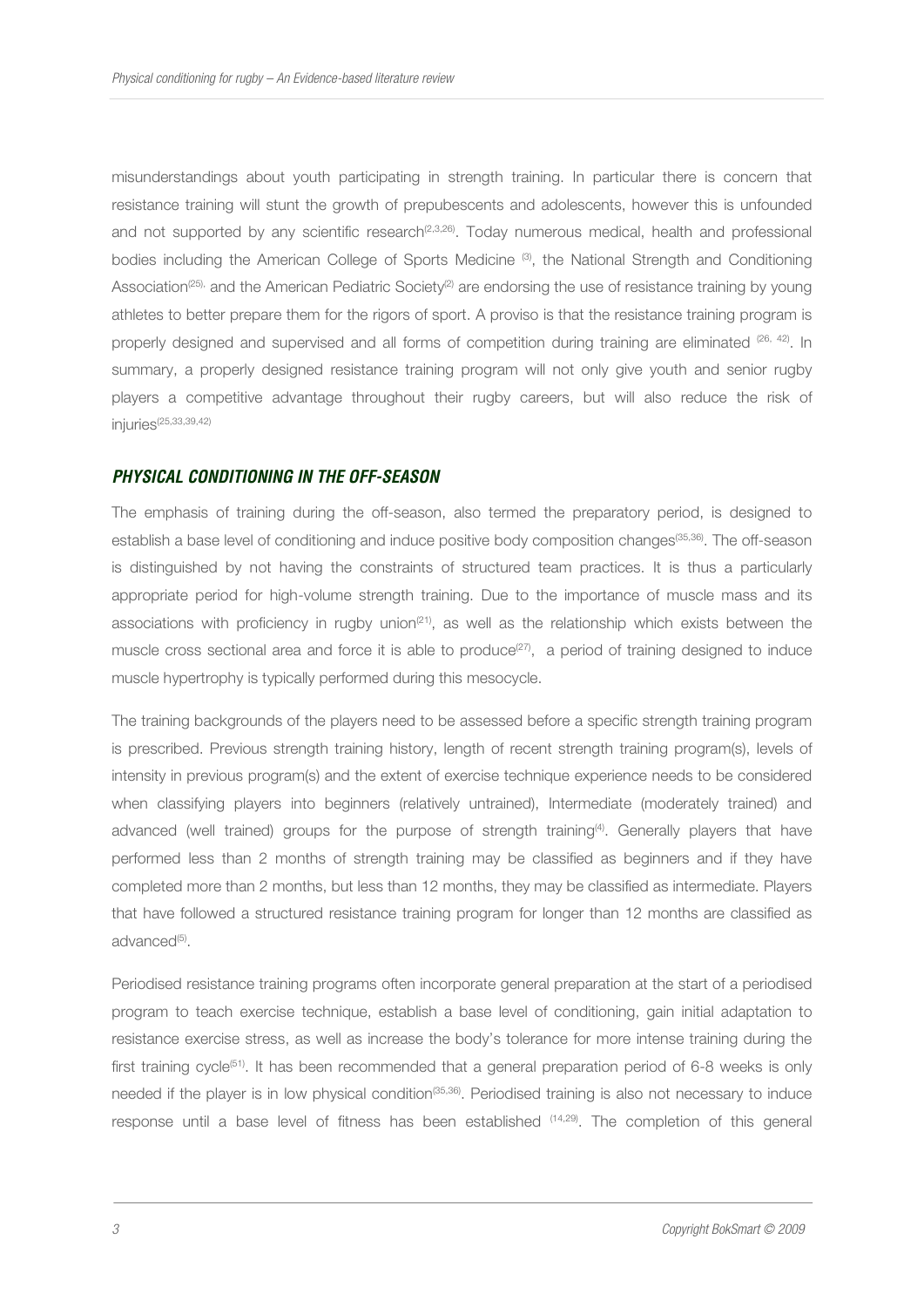preparation phase may thus see the beginner advancing to programs designed for intermediates during the remainder of the training year. Players with advanced strength training experience, and who followed a structured strength training program during the previous in-season phase and completed a short transition phase, do not need to complete the general preparation phase and may proceed straight into the phase emphasising muscle hypertrophy.

## **Strength Training Recommendations during the off-season:**

Beginners and intermediate level players who are required to complete the general preparatory phase before proceeding to the muscle hypertrophy phase should focus on familiarising themselves with strength training. Various exercise modes of moderate (1-3 sets of 10-15 repetitions) to high volume (multiple sets of 10-15 repetitions) utilising loads of 50-70% of the one repetition maximum (1RM) should be used during the general preparatory phase to establish adequate levels of muscular endurance $(4,43)$ . Once a satisfactory level of conditioning and skill has been reached, players may progress from the general preparation phase to the more demanding muscle hypertrophy phase of training.

It is generally accepted that higher training volumes of resistance training are associated with increases in muscle size. It is commonly advised that 6-12 repetitions using loads of 70-85% of 1RM be performed for a total of 3-5 sets per exercise (17,28). Muscle hypertrophy may also be promoted in trained (advanced) players when training intensities (load) is increased to 80-100% of 1RM (4,31,43). As outlined in a recent position stand of the American College of Sports Medicine(4), specific training designed to increase muscle hypertrophy should incorporate relatively short rest periods (1-2 minutes for most lifts), and a large variety of single joint and multi-joint exercises. The frequency of training during the hypertrophy phase should be high; it has been suggested that advanced athletes perform as many as six sessions per week<sup>(4,43)</sup>.

#### **Fitness conditioning recommendations during the off-season:**

Although high volume aerobic activity is often prescribed during the off-season period, players who are trying to optimise muscle growth during the hypertrophy phase, with the goal of gaining body mass, are advised to reduce their cardiovascular training during this period<sup>(32)</sup>. This principle does not apply to larger players who are attempting to lose excess body fat.

The non-compatibility of strength and endurance training has been well documented. Kraemer et al. (39) found that a combination of strength and endurance training demonstrated only increases in the diameter of type IIA muscle fibres, where strength training alone resulted in an increase of diameter of type I, IIC, and IIA fibres. Interestingly, not all studies investigating the compatibility of strength and endurance have found similar results. It has been proposed<sup>(58)</sup> that the failure to show non-compatibility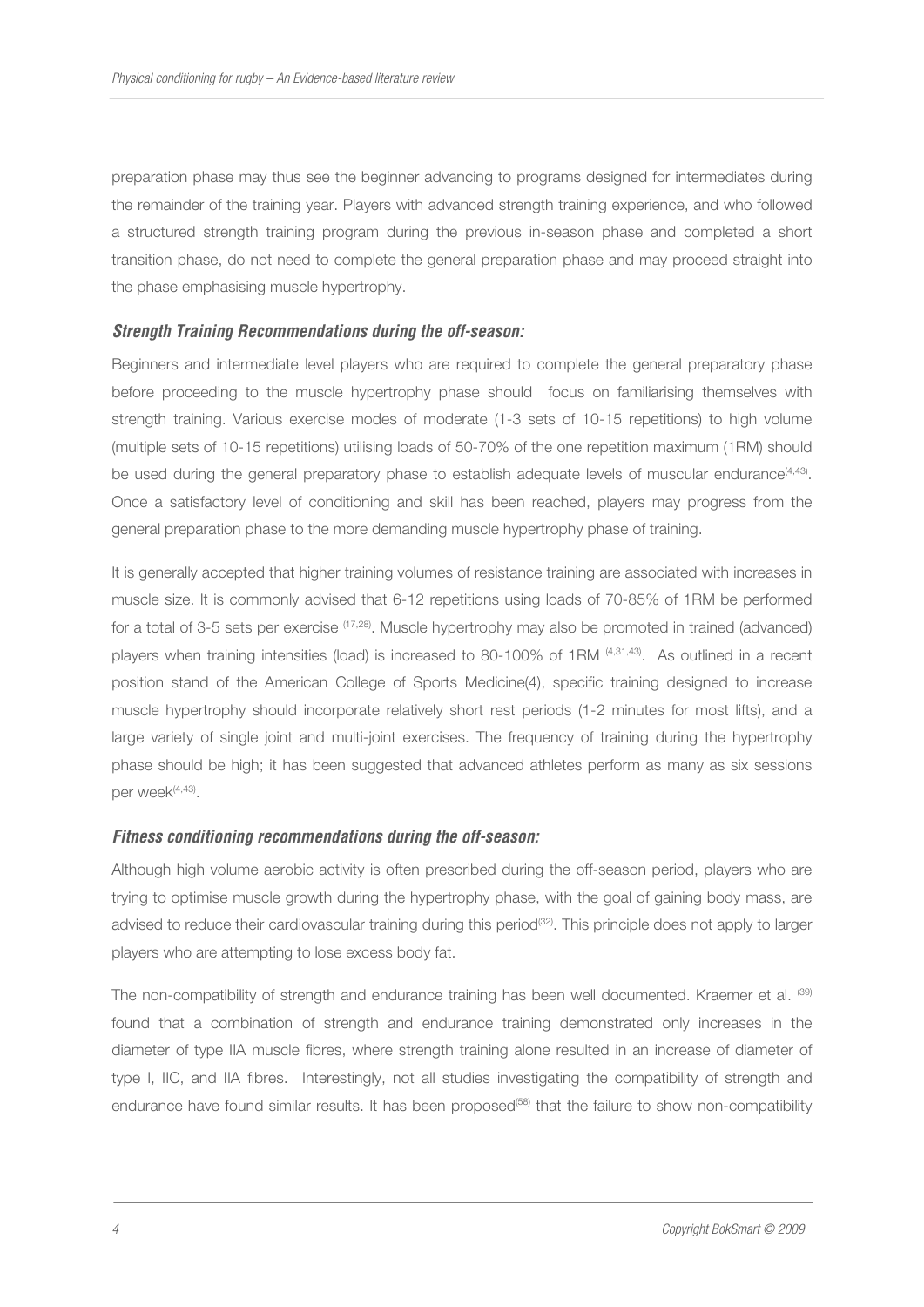of strength and endurance training in certain studies might be due to the inclusion of high intensity, interval-type training, rather than lower intensity high volume endurance training. It is thus recommended that fitness conditioning sessions during the hypertrophy phase should consist of short, high intensity interval based training

## **PRE-SEASON**

The emphasis of the pre-season training is typically divided into a strength phase and a power phase(32,62). Power, which is a product of force and velocity, may be defined as the amount of work that can be performed in a specific time period<sup>(5,7)</sup>. Muscle power is an essential component of sporting performance(15,16). In a recent investigation, measures of strength and power were able to predict playing rank between national and state rugby league players<sup>(7,10)</sup>. National league players had a 17% greater force generation in a 1RM squat, and a 12% difference in power production performing a jump squat compared to the state players<sup>(10)</sup>.

#### **Resistance training recommendations during the strength phase of the pre-season:**

The strength phase is designed to maximise the force generation of the neuromuscular system. It is generally accepted that higher training intensities (i.e. % 1RM) result in greater strength development (28,30,50,51). The American College of Sports Medicine <sup>(4)</sup> recommends that heavy loads of between 70% and 100% of 1RM should be used in a periodised fashion by individuals with advanced experience. Lighter intensities, 70-80% of 1RM, should be used by individuals with intermediate experience. Various loading strategies for optimal strength development have been evaluated. A meta-analysis<sup>(51)</sup> of 37 studies investigating strength responses of competitive athletes at collegiate or professional level established dose-response relationships for the optimal frequency (training sessions per muscle group per week), volume (sets per muscle group per workout) and intensity (% of 1 RM) of training. Competitive athletes have the best strength development when training at 85% of their 1RM (repetition maximum) for a total of 8 sets per muscle group, and training a muscle group 2 times per week. Another similar metaanalysis<sup>(55)</sup> investigating similar dose-responses has also been described in trained and non-trained individuals (not specifically athletes). It was established that moderately trained individuals had better responses in strength gain when training at 80% of their 1RM, performing 5 sets per muscle group and training 3 times per week. Assistance exercises during the strength phase should ideally include a low to moderate  $(1-3)$  number of sets<sup> $(28)$ </sup>.

Commonly prescribed guidelines for optimal strength development<sup>(4,43)</sup> also include rest periods of 2-3minutes for core, multi-joint lifts and 1-2 minutes for assistance exercises, as well as an continuum of velocity (speed of the movement) for advanced and a moderate velocity for intermediate individuals. Although frequencies of up to 6 days per week are recommended for individuals with advanced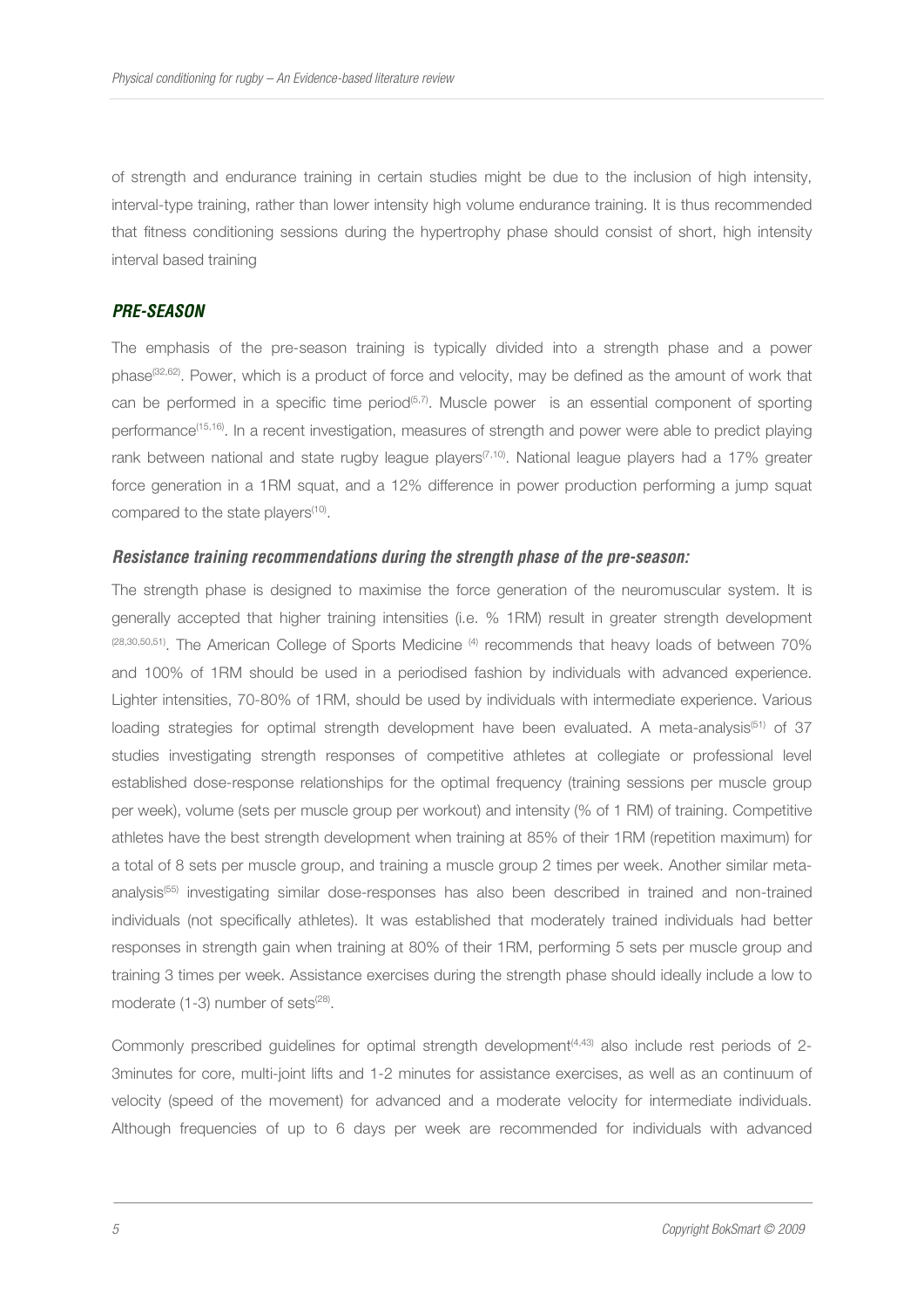experience, it is not always practical due to the increased metabolic demand of rugby practices, which are unfortunately unavoidable during this phase of the rugby year<sup>(32)</sup>.

#### **Resistance training recommendations during the power phase of the pre-season:**

Traditional resistance training tends to only increase maximal strength at low movement velocities, rather than improving other components such as maximal power development. To improve muscle power sufficiently in rugby players, both the development of muscular strength and velocity training should be incorporated into the power phase of training<sup>(4,43)</sup>. An optimal increase in power output can be achieved by performing specific movements with lighter loads (30-60% 1RM) for 3 to 6 repetitions and maximal movement velocity (4,43). These exercises do not have to be performed to the point of muscle failure. A multi-set (3 to 6 sets) power program integrated into a strength training program is recommended for intermediate and advanced lifters<sup>(4,43)</sup>. Olympic-type exercises such as the power clean, hang clean, hang-pull, etc. are ideally suited for this phase of training<sup>(28)</sup>. These high velocity power exercises should always be performed first in a non-fatigued state, followed by high intensity strength training<sup>(28)</sup>.

The recommended intensities prescribed for the strength training during the power phase are slightly higher than during the strength phase of training<sup>(4,43)</sup>. Players with advanced and intermediate lifting experience are recommended to perform heavy loading (85%-100% of 1RM) in order to increase the force component of the power equation (power = force X velocity). Long rest periods of 2-3 minutes for core and power lifts should also be incorporated to ensure optimal recovery between sets.

## **Fitness conditioning recommendations during the pre-season:**

As the season approaches, there should be a shift towards greater specificity of fitness conditioning. Highly rugby-specific fitness conditioning drills may be developed from modelling the requirements of match play<sup>(57)</sup>. Recent time-motion analysis studies have reported quantity and duration of specific high intensity (sprinting, high speed runs, runs and static exertions) and low intensity (jogging, walking and standing) work activities<sup>(19,22,24)</sup>. Unfortunately such detailed analysis of each specific movement activity in isolation is not a true reflection of the metabolic demands during a match. It is a combination of these specific activities performed immediately after each other during long phases of the game which commonly cause the greatest fatigue during a match. Fitness conditioning drills should thus mimic these work periods, and in particular the work to rest ratios in order to optimise the specificity of fitness conditioning.

A shift towards greater fitness conditioning specificity should also include the introduction of speed and agility conditioning. Although it is commonly believed that genetics plays a key factor in determining speed<sup>(18)</sup>, specialised speed, agility and quickness (SAQ) conditioning, especially for less trained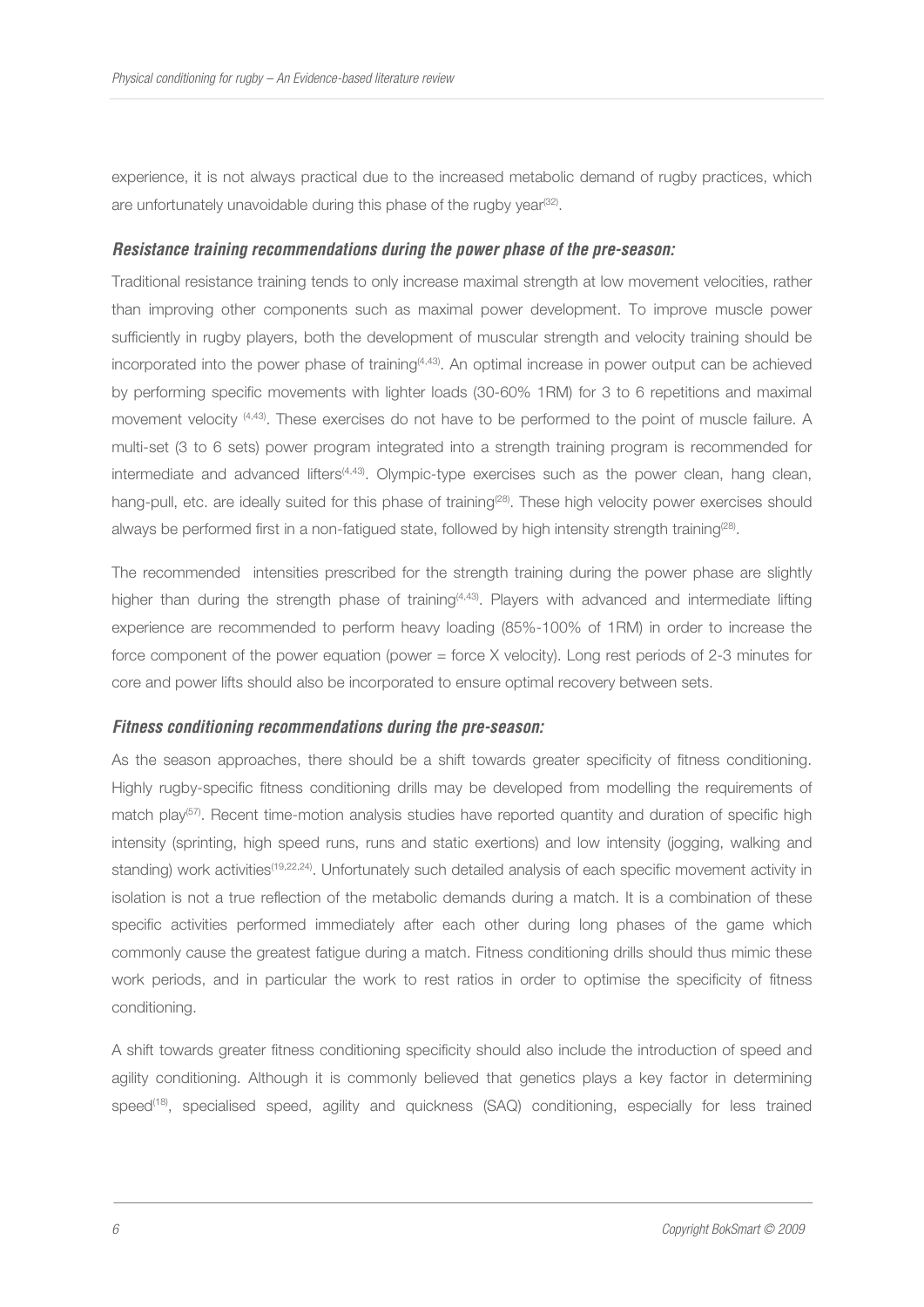individuals, may be an effective approach to improve sport performance<sup>(11,52)</sup>. Agility is commonly defined as an effective and quick coupling of braking, changing directions and accelerating again while maintaining motor control in either a vertical or horizontal direction(47). Agility is not only important for enhancing performance in rugby, but also develops overall athleticism and reduces the risk of injury  $^{(47)}$ and is thus a significant component of fitness conditioning. Although the majority of statements regarding the effectiveness of commercially available SAQ conditioning equipment are anecdotal and lack empirical evidence, research studies have found that structured programmed SAQ training, with or without commercially available SAQ equipement, has shown greater improvements in measures of sprint performance and agility than an active control group<sup>(11,52)</sup>. It thus shows that commercially available SAQ equipment is not necessary, and that SAQ drills are just as effective when performed without the commercially available equipment<sup>(11,52)</sup>.

## **IN-SEASON**

At this stage of the training year it may be assumed that players have made significant improvements in conditioning and that they have reached the desired levels of fitness. The focus of the in-season phase is therefore to maintain the level of conditioning which has been achieved through the increased volume of the off- and pre-season training phases. A shift towards more functional, technical and tactical training may be more important during this phase of the year. The challenge to strength and conditioning coaches is to maintain levels of fitness conditioning, as well as strength, power and body mass during long in-season periods<sup>(23)</sup>.

#### **Resistance training recommendations during the in-season:**

Traditionally in-season strength training programs are designed to follow a model of either lowvolume/high intensity or some form of circuit weight training(1). However, neither of these models are able to effectively maintain muscle mass, strength and power during the high metabolic demands imposed by concurrent practice and competition(1). This emphasises the importance of well designed periodised program which can prevent the decrease of muscle mass that would otherwise exist as the season progresses. (1,6,8).

Studies demonstrating effective in-season strength and power maintenance have used structured periodisation with weekly load prescriptions varying from moderate (65%) to very heavy (100%), and placed emphasis on heavy core strength exercises and training the whole body on 2 days of the week<sup>(1;6;8)</sup>. Baker et al<sup>.(6)</sup> refer to their in-season model of periodisation as "wave-like". Using this protocol they have shown improvements in measures of strength and power during a long in-season period<sup>(6;8)</sup>. When this "wave-like" model of periodisation was implemented in a highly trained professional rugby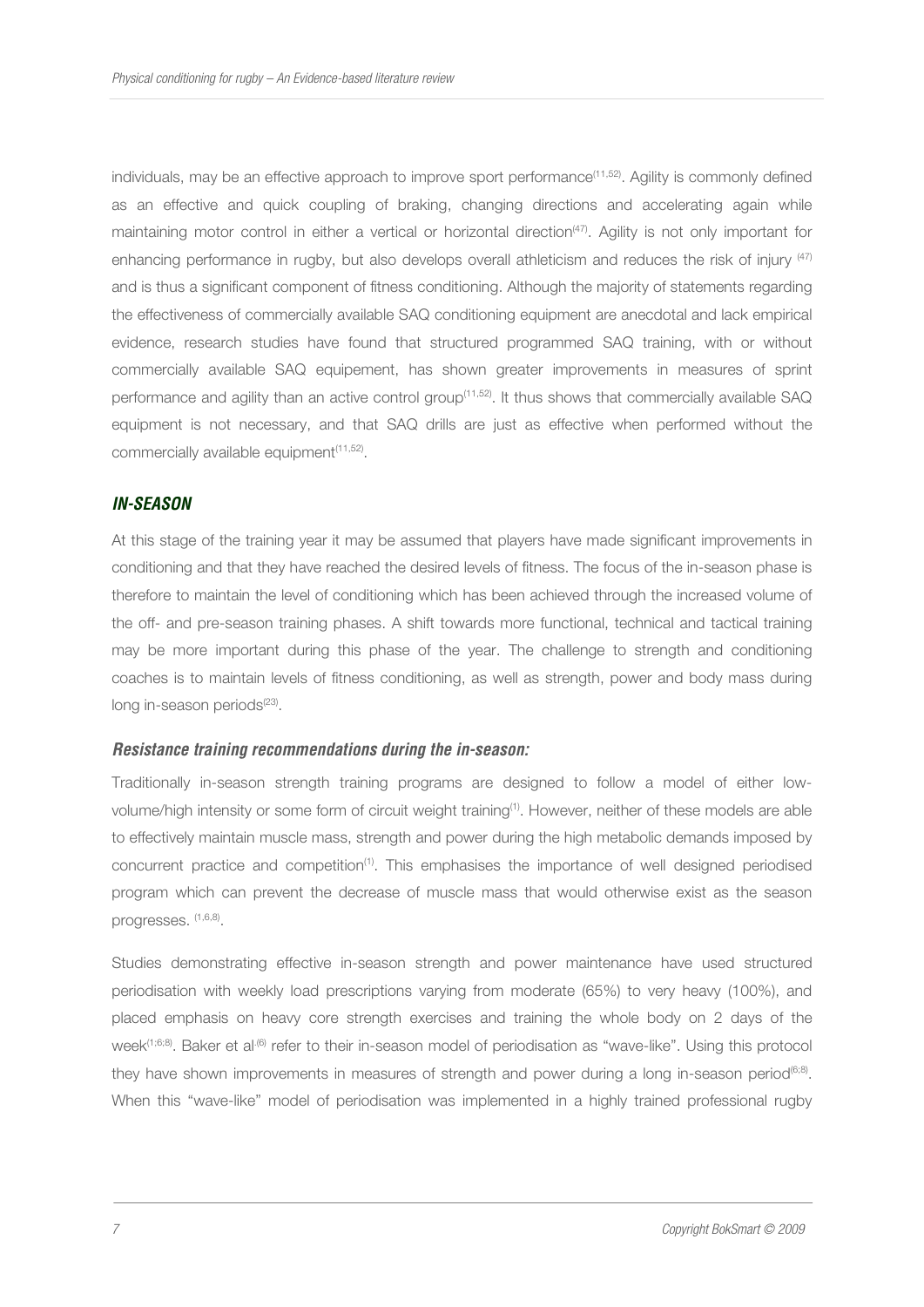league team, with very high metabolic demand (12 structured training sessions per week), players managed to maintain maximal strength and power during a 29 week in-season period<sup>(8)</sup>.

The in-season "wave-like" periodisation model described above typically includes short periods of higher volume training alternated with periods of higher intensity training over a 6-week period (wave) (8). These six-week waves are repeated for the duration of the competitive season and include two resistance training sessions<sup>(8)</sup>. The first workout of the week should emphasise strength and hypertrophy maintenance, and the second workout, typically 48-72 hours later should emphasise power maintenance<sup>(8)</sup>. It is recommended that 3 sets be prescribed for core strength and power lifts and a 2-set constant load system for assistance exercises<sup>(8)</sup>. Recovery from a power training workout results in much less muscle damage (34) and therefore the subsequent recovery from these types of training sessions will be much faster. These workouts may therefore safely be prescribed later in the week without the concern of influencing match day performance.

It is also important to note that the above-mentioned study, which demonstrated no loss of strength or power during a demanding in-season period, prescribed specific time restrictions and reduced volume to their different training sessions. Conditioning was reduced to 2-3 high intensity sessions per week, each with a duration of 20-30 minutes. Skill and team practice sessions were usually carried out 3-5 times per week for approximately 60 minutes per session<sup>(8)</sup>.

## **Fitness conditioning recommendations during the in-season:**

Fitness conditioning should be maintained through the continued use of highly specific fitness conditioning drills that mimic the demands of competition. As mentioned above, it is important to keep in-season sessions short and sharp. SAQ conditioning should also be continued into the in-season. Fitness training volume and intensity should also be periodised $^{(6)}$ . Coaches might choose to align moderate volume and intensity fitness training in the weeks leading up to less demanding or important matches, and low volume and high intensity training in the weeks leading up to more demanding and important matches.

South African doctors, physiotherapists, biokineticists, conditioning coaches, exercise scientists and team coaches agree that monitoring players is an essential tool in ensuring sustained performance(60). It is recommended that players are monitored on a daily basis; volume, intensity, rate of perceived exertion and mode of training are recommended to be recorded and logged. Other valuable monitoring tools include psychological, fitness, and heart rate recovery tests<sup>(40,60)</sup>.

Optimal levels of competition performance from week to week may be ensured by coaches and medical personnel through the proper monitoring of training load, implementation of recovery strategies and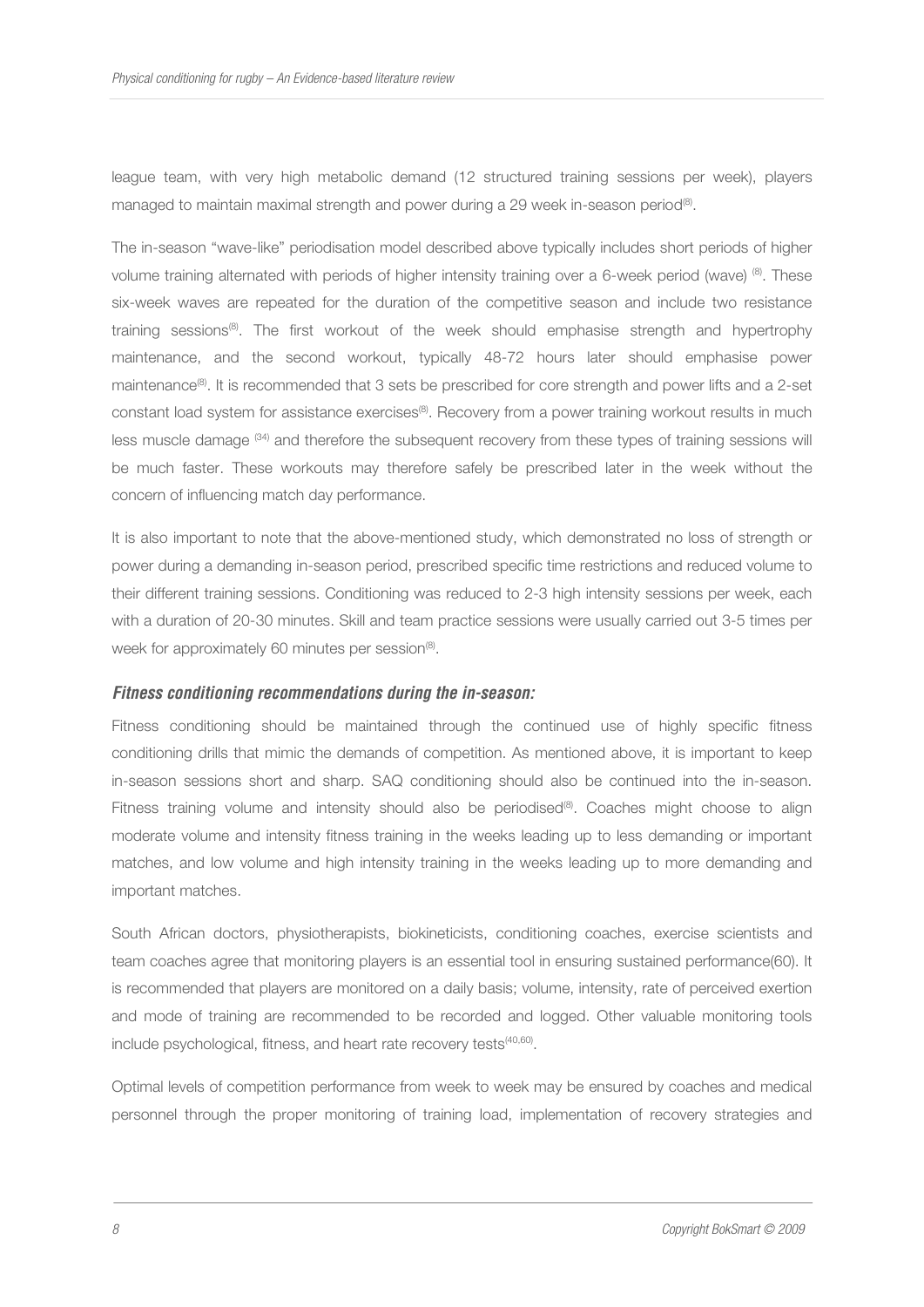ensuring optimal recovery within every training week<sup>(38,40)</sup>. Recovery strategies recommended after training and competition include rehydration and refuelling, a structured cool down and stretch session, hydrotherapy and relaxation<sup>(38)</sup>.

#### **TRANSITION/RECOVERY PHASE**

The transition phase is traditionally a phase of active rest and recuperation and commonly prescribed after the season has finished. This phase should last for between 1 and 4 weeks<sup>(62)</sup>, and should include only non-sport specific recreational activities performed at low volume and intensity. South African doctors, physiotherapists, biokineticists, conditioning coaches, exercise scientists and team coaches have recently reached consensus about "burnout" in rugby<sup>(60)</sup>. "Burnout" was defined as "a syndrome in rugby players caused by continuous exposure to a rugby environment and which is associated with underperformance and increased risk of injury and or illness" (60). To avoid these symptoms of burnout, obligatory rest periods were recommended<sup>(60)</sup>. It was also recommended that medical assessments be performed in the week after the last match, followed by two weeks of compete rest<sup>(60)</sup>.

It is generally accepted that a previous history of injury is the greatest predictor of future injury<sup>(44,53,61)</sup>. Rugby players who were injured during a season were more likely to be injured during the following season<sup>(44,53)</sup>. It has been proposed that the increased risk of injuries in players that had incurred injuries during the previous season were more than likely due to not allowing sufficient time for injuries to heal<sup>(44)</sup>. It is thus vital that injuries that might have occurred during the season be assessed by a proficient medical professional in the transition phase. The aim of musculoskeletal screening is to assess recovery from any previous injury and to assess the presence of proven or suspected risk factors for injury in the forthcoming season (12,13). After a full injury history has been taken, a rehabilitation program designed to rectify any weakness and to restore full function should be prescribed<sup>(12,13)</sup>.

The primary goals of this phase are thus rest, recuperation and, where applicable, rehabilitation. All these factors are of primary importance to reduce the incidence of injuries in the forthcoming season.

## **AUTHOR'S BIOGRAPHY**

Michael Posthumus is a PhD student at the UCT/MRC Research Unit for Exercise Science and Sports Medicine, the Department of Human Biology, Faculty of Health Sciences, University of Cape Town, South Africa.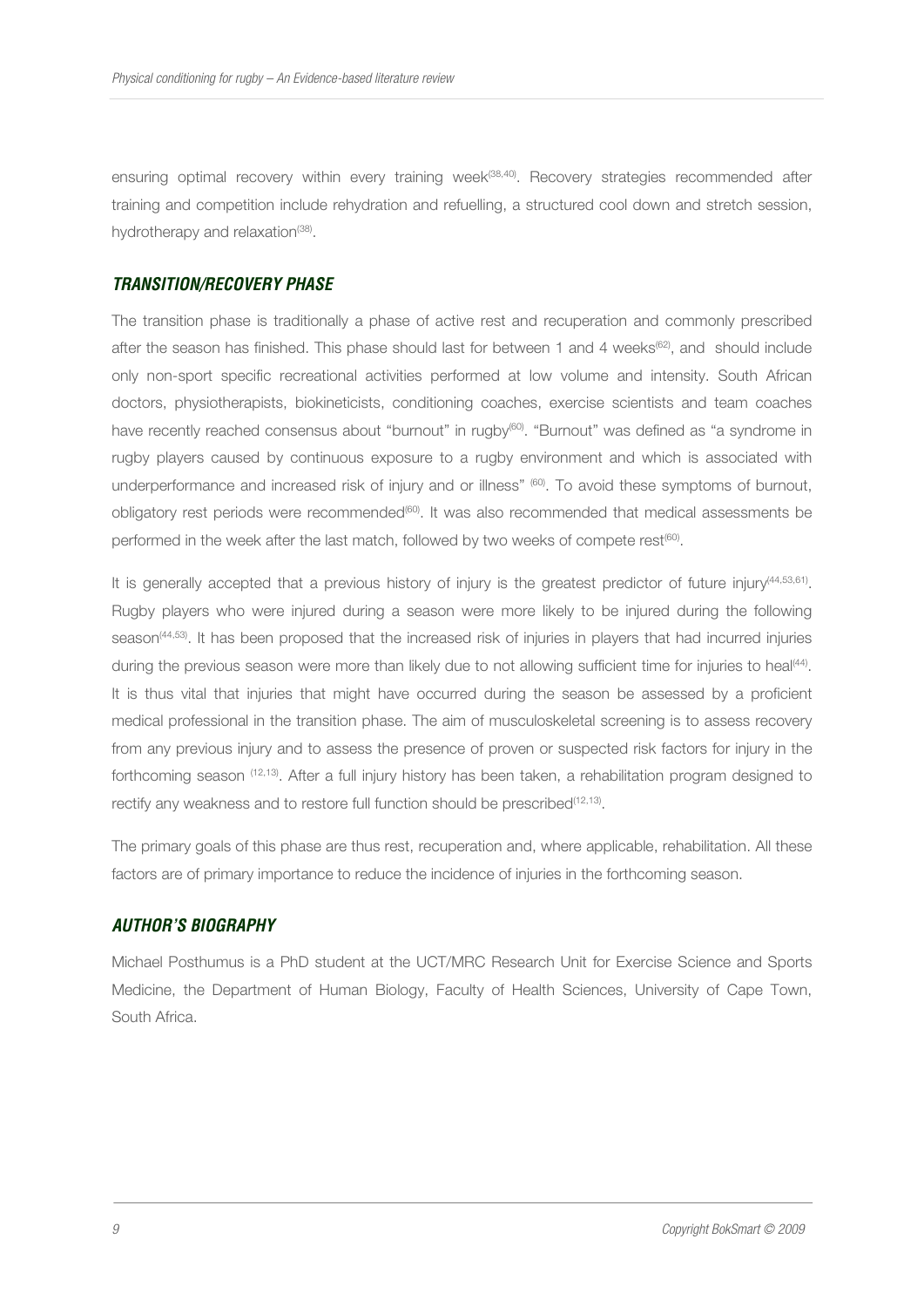## **REFERENCES**

- 1. ALLERHEILIGEN, B. In-season strength training for power athletes. Strength Cond. Res. 25(3):23 – 28. 2003.
- 2. American Academy of Pediatrics. Strength training, weight and power lifting, and bodybuilding by children and adolescents. Pediatrics. 86:801 – 803. 1990.
- 3. American College of Sports Medicine. ACSM's guidelines for exercise science testing and prescription. 5th edition. Baltimore, MD: Williams & Wilkins, 1995.
- 4. American College of Sports Medicine. Position stand: pregressive models in resistance training for healthy adults. Med. Sci. Sports. Exerc. 34:364 – 380. 2002.
- 5. BAECHLE, T.R., R.W. EARLE, D.WATHEN. Resistance training. In: Essentials of strength and conditioning. T.R. BEACHLE, R.W. EARLE ed. Champaign, IL: Human Kinetics, 2000. pp. 395 – 425.
- 6. BAKER, D. Applying the in-season periodisation of strength and power training to football. Strength Cond. J. 20(2):18 – 24. 1998.
- 7. BAKER, D. Comparison of upper and lower body strength and power between professional and college-aged rugby league players. J. Strength Cond. Res. 15(1):30 – 35. 2001.
- 8. BAKER, D. The effects of an in-season of concurrent training on the maintenance of maximal strength and power in professional and college-aged rugby league football players. J. Strength Cond. Res. 15(2):172 – 177. 2001.
- 9. BAKER, D. Cycle-length variants in periodised strength/power training. J. Strength Cond. Res. 29(4):10 – 17. 2007.
- 10. BAKER, D., R.U. NEWTON. Comparison of lower body strength, power, speed, agility, and sprint momentum to describe and compare playing rank among professional rugby league players. J. Strength Cond. Res. 22(1):153 – 158. 2008.
- 11. BLOOMFIELD, J., R. POLMAN, P. O'DONOGHUE, L. McNAUGHTON. Effective speed and agility conditioning methodology for random intermittent dynamic type sports. J. Strength Cond. Res. 21(4):1093 – 1100. 2007.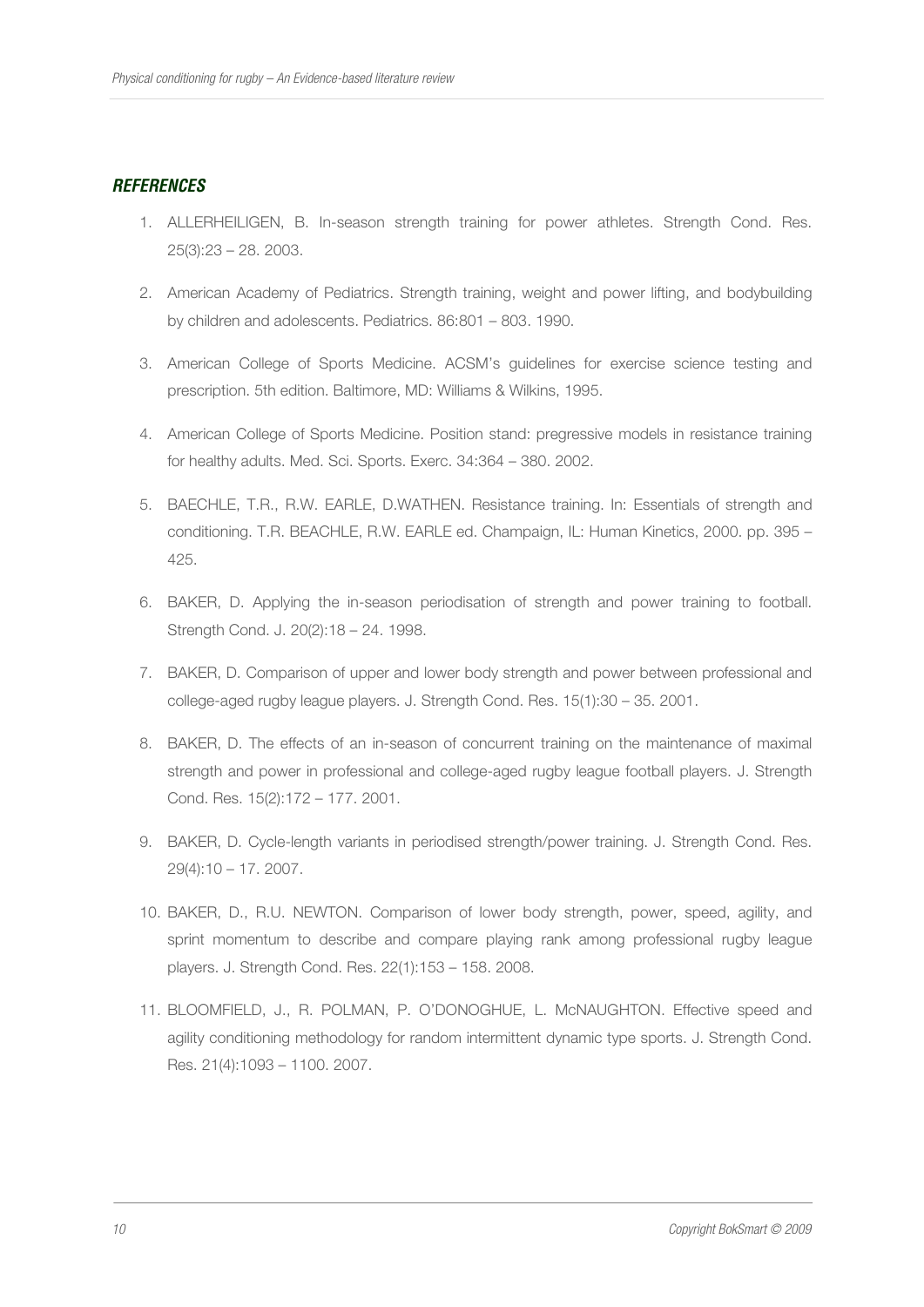- 12. BRUKNER, P. Screening of athletes: Australian experience. Clin. J. Sport Med. 14(3):169 177. 2004.
- 13. BRUKNER, P., K. KHAN. Screening of the elite athlete. In: Clinical Sports Medicine. McGraw Hill. 2005.
- 14. CAMPOS, G.E.G., H.J. LUECKE, H.K. WENDELN, K. TOMA, F.C. HAGERMAN, T.F. MURRAY. K.E. RAGG, N.A. RATAMESS, W.J. KRAEMER, R.S. STARON. Muscular adaptations in response to three different resistance training regimens: specificity of repetition maximum training zones. Eur. J. Appl. Physiol. 88:50 – 60. 2002.
- 15. CRONIN, J.B., K.T. HANSEN. Strength and power predictors of sports speed. J. Strength Cond. Res. 19(2): 349 – 357. 2005.
- 16. CRONIN, J., G. SLIEVERT. Challenges in understanding the influence of maximal power training on improving athletic performance. Sports Med. 35:213 – 234. 2005.
- 17. DESCHENES, M.R., W.J. KRAEMER. Performance and physiologic adaptations to resistance training. Am. J. Phys. Med. Rehabil. 81(Suppl):S3 - S16. 2002.
- 18. DINTMAN, G., B. WARD, T. TELLEZ. Sports Speed. Champaign, IL: Human Kinetics, 2000.
- 19. DOCHERTY, D., H.A. WENGER, P.NEARY. Time-motion analysis related to the physiological demands of rugby. J. Human Movement Studies. 14:269 – 277. 1988.
- 20. DURANDT, J. Unpublished data. High Performance Centre, Sport Science Institute of South Africa.
- 21. DUTHIE, G.M., D.B. PYNE, S.L. HOOPER. The applied physiology and game analysis of rugby union. Sports Med. 33:973 – 991. 2003.
- 22. DUTHIE, G., D.PYNE, S. HOOPER. Time motion analysis of 2001 and 2002 super 12 rugby. J. Sports Sci. 23(5):523 – 530. 2005.
- 23. DUTHIE, G.M., D.B. PYNE, W.G. HOPKINS, S. LIVINGSTON, S.L. HOOPER. Anthropometry profiles of elite rugby players: quantifying changes in lean mass. Br. J. Sports Med. 40:202 – 207. 2006.
- 24. EATON, C., K. GEORGE. Position specific rehabilitation for rugby union players. Part I. Empirical movement analysis data. Phys. Ther. Sport. 7(1):22 – 29. 2006.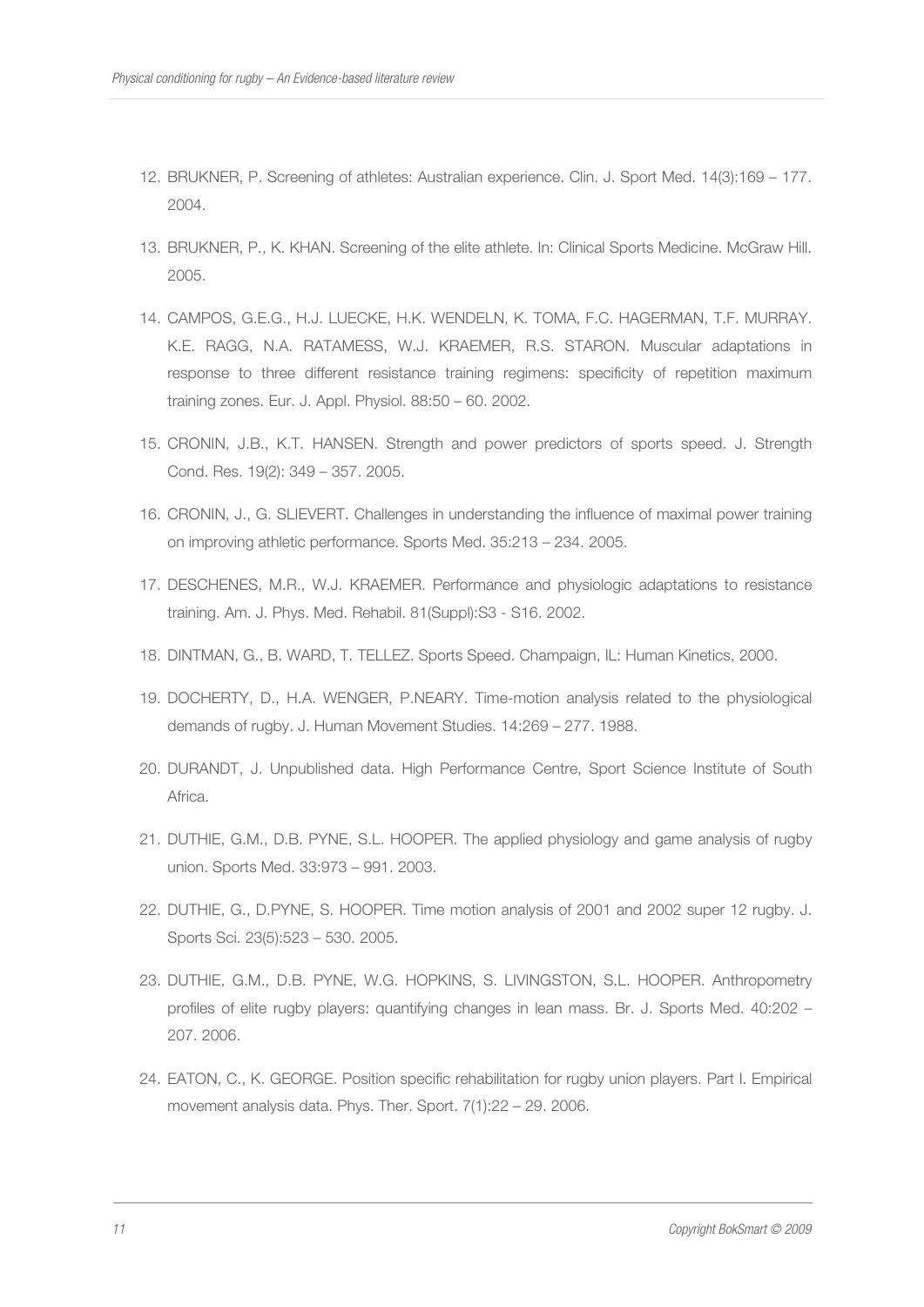- 25. FAIGENBAUM, A.D., W.J. KRAEMER, B. CAHILL, J. CHANDLER, J. DZIADOS, L.D. ELFRINK, E. FORMAN, M. GAUDIOSE, L. MICHELI, M. NITKA, S. ROBERTS. Youth resistance training: position statement paper and literature review. Strength Cond. J. 18(6):62 – 76. 1996.
- 26. FAIGENBAUM, A.D. Can resistance training reduce injuries in youth sports? J. Strength Cond. 26(3):16 – 21. 2004.
- 27. FINER, J.T., R.M. SIMMONS, J.A. SPUDICH. Single myosin molecule mechanics: piconewton forces and nanometre steps. Nature. 368:113 – 119. 1994.
- 28. FLECK, S.J., W.J. KRAEMER. Designing resistance training programs, 2nd edition. Champaign, IL: Human Kinetics, 1987.
- 29. FLECK, S.J. Periodised strength training, a critical review. J. Strength Cond. Res. 13:82 89. 1999.
- 30. FOLLAND, J.P., A.G. WILLIAMS. The adaptations to strength training. Morphological and neurological contributions to increased strength. Sports Med. 37(2):145 – 168. 2007.
- 31. FRY, A.C. The role of resistance exercise intensity on muscle fibre adaptations. Sports Med. 34:663 – 679. 2004.
- 32. GAMBLE, P. Physical preparation for elite-level rugby union football. National Strength Cond. Assoc. 26(4):10 – 23. 2004
- 33. GABBETT, T.J. Influence of fatigue on tackling technique in rugby league players. J. Strength Cond. Res. 22(2): 625 – 632. 2008.
- 34. GARHAMMER, J. A review of power output studies of Olympic and powerlifting: Methodological, performance prediction and evaluation tests. J. Strength Cond. Res. 7:76 – 89. 1993.
- 35. HAFF, G.G. Roundtable discussion: Periodisation of training Part 1. National Strength Cond. Assoc. 26(1):50 – 69. 2004.
- 36. HAFF, G.G. Roundtable discussion: Periodisation of training Part 2. National Strength Cond. Assoc. 26(2):56 – 70. 2004.
- 37. HUGHES, M., A. CLARKE. Computerised notation analysis of rugby union to examine the effects of law changes upon the patterns of play by international teams [abstract]. J Sports Sci. 12:180. 1994.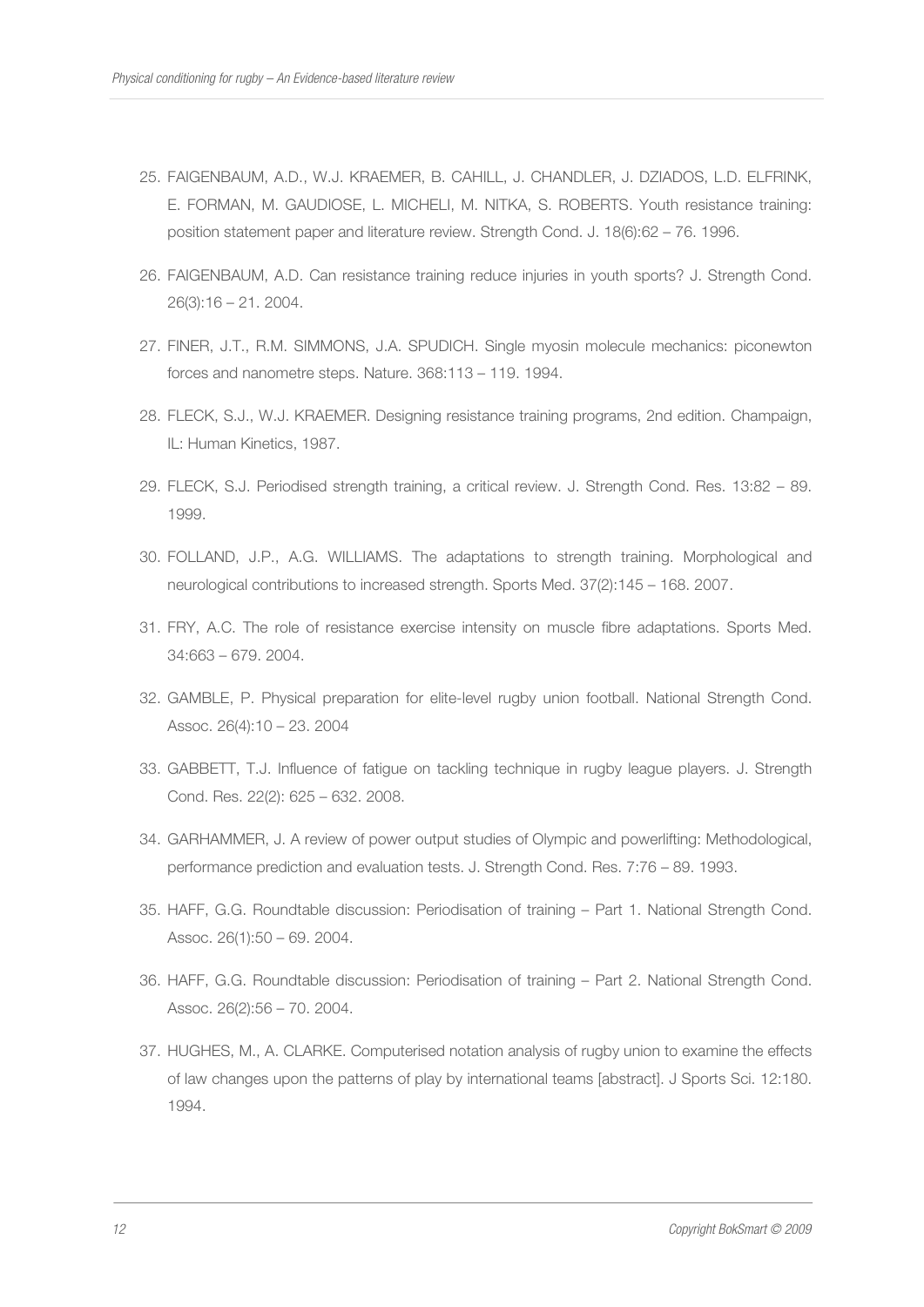- 38. JEFFREYS, I. Post game recovery strategies for rugby. NSCAs Performance training J. 6(4):13 16. 2007
- 39. JONES B.H., M.W. BOVEE, J.J. KNAPIK. Associations among body composition, physical fitness, and injury in men and women army trainees. In: Marriott BM, ed. Body composition and physical performance. Washington, DC: National Academy Press, 1992. pp. 141 – 73.
- 40. KELLY V.G., A.J. COUTTS. Planning and monitoring training loads during the competition phase in team sports. 29(4):32 – 37. 2007.
- 41. KRAEMER, W.J., J.F. PATTON, S.E. GORDON. Compatibility of high intensity strength and endurance training on hormonal and skeletal muscle adaptations. J. Appl. Physiol. 78:976 – 989. 1995.
- 42. KRAEMER, W.J., S.J. FLECK. Strength training for young athletes. Champaign, IL: Human Kinetics, 2004
- 43. Kraemer W.J., N.A. RATAMESS. Fundamentals of resistance training: progression and exercise prescription. Med. Sci. Sports. Exerc. 36(4):674 – 688. 2004.
- 44. LEE A.J., W.M. GARRAWAY, D.W. ARNEIL. Influence of pre-season training, fitness, and existing injury on subsequent rugby injury. Br. J. Sports Med. 35:412 – 417. 2001.
- 45. LEVERITT, M., P.J. ABERNETHY. Acute effects of high-intensity endurance exercise on subsequent resistance activity. J. Strength Cond. Res. 13(1):47 – 51. 1999.
- 46. National Strength and Conditioning Association. Hot topics: Agility. Available at: http://www.nsca-lift.org/HotTopic/download/What%20is%20Agility.pdf. Accessed June 2. 2008.
- 47. NOAKES, T.D., M. DU PLESSIS. Rugby without risk: A practical guide to the prevention and treatment of rugby injuries. Pretoria: Van Schaik, 1996.
- 48. OLDS, T. The evolution of physique in male rugby union players in the twentieth century. J. Sport. Sci. 19:253 – 262. 2001.
- 49. PEARSON, D., A. FAIGENBAUM, M. CONLEY, W.J. KRAEMER. The National Strength and Conditioning Association's basic guidelines for the resistance training of athletes. National Strength Cond. Assoc. 22(4):14 - 27. 2000.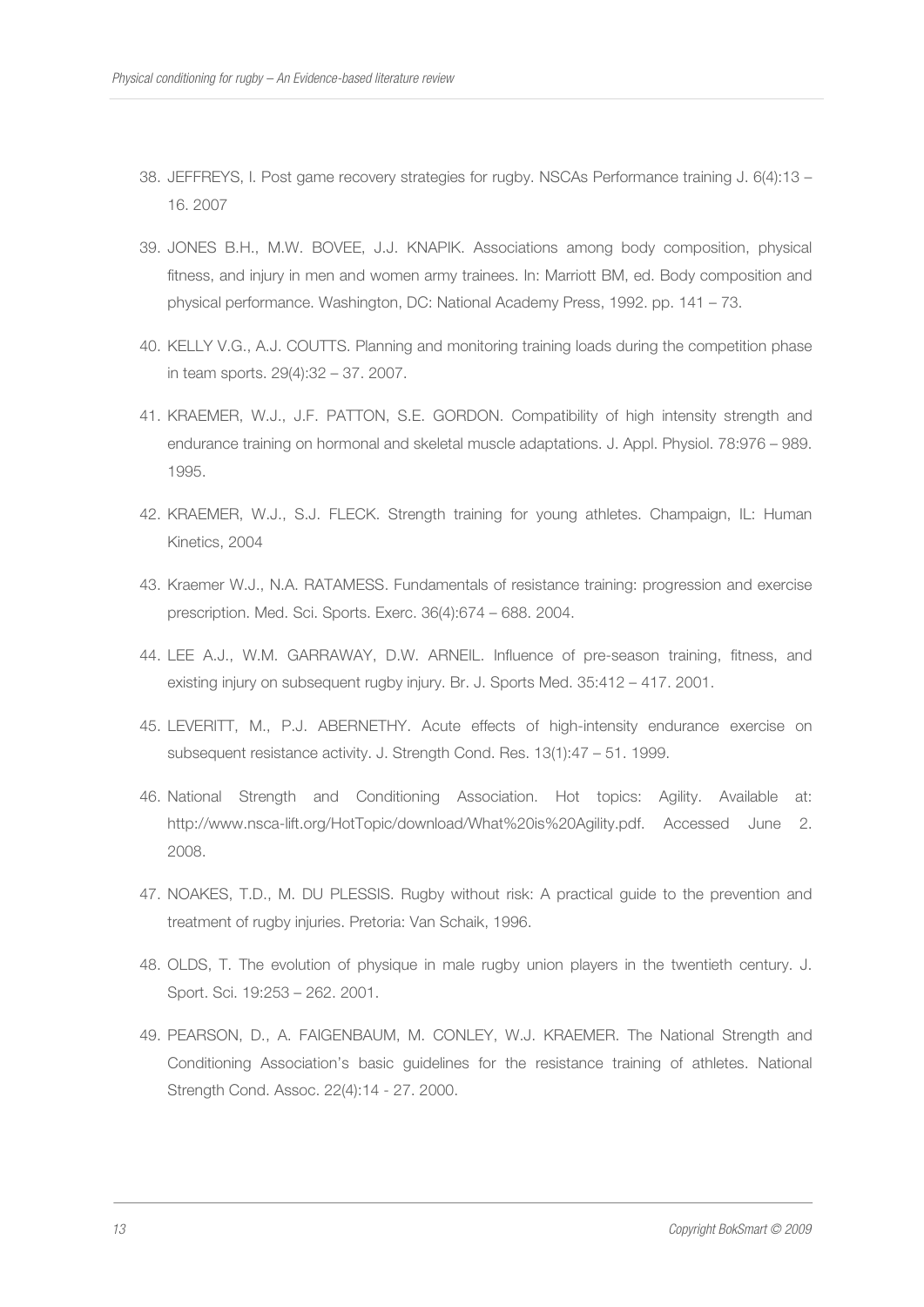- 50. PETERSON, M.D., M.R. RHEA, B.A. ALVAR. Maximising strength development in athletes: a meta-analysis to determine the dose-response relationship. J. Strength Cond. Res. 18(2):377 – 382. 2004.
- 51. POLMAN, R., D. WALSH, J. BLOOMBERG, M.NESTLE. Effective conditioning of female soccer players. J. Sports Sci. 22:191 – 203. 2004.
- 52. QUARRIE, K.L., J.C. ALSOP, A.E. WALLER, Y.N. BIRD, S.W. MARSHALL, D.J. CHALMERS. The New Zealand rugby injury and performance project. VI. A prospective cohort study of risk factors for injury in rugby union football. Br. J. Sports Med. 35:157 – 166. 2001.
- 53. QUARRIE, K.L., W.G. HOPKINS. Changes in player characteristics and match activities in the Bledisloe cup rugby union from 1972 to 2004. J. Sports Sci. 25(8):895 – 903. 2007.
- 54. RHEA, M.R. B. A. ALVAR, L.N. BURKETT, S.D. BALL. A Meta-analysis to determine the dose response for strength development. Med. Sci. Sports. Exerc. 35(3):456 – 464. 2003.
- 55. RHEA, M.R., B.L. ALDERMAN. A meta-analysis of periodised versus nonperiodised strength and power training programs. Res. Q. Exerc. Sport. 75(4):413-22. 2004.
- 56. RHEA, M.R., R.L. HUNTER, T.J. HUNTER. Competition modelling of American football: observational data and implications for high school, collegiate, and professional player conditioning. J. Strength Cond. Res. 20(1):58 – 61. 2006.
- 57. RHEA, M.R, J.R. OLIVERSON, G. MARSHALL, M.D. PETERSON, J.G. KENN, F.N. AYLLON. Non-compatibility of power and endurance training among college basketball players. 22(1):230 – 234. 2008.
- 58. RIGG, P., T.A. REILLY . Fitness profile and anthropometric analysis of first and second class rugby union players. In: Science and Football. T. Reilly, A. Lees, K. Davids ed. London, UK. 1988. pp.194 - 199.
- 59. South African Rugby Union (SARU). Medical committee report: The first South African medical and scientific consensus conference: Cape Town. 8-9th November 2005.
- 60. VAN MECHELEN, T., J. TWIST, A. MOLENDDIJK. Subject-related risk factors for sports injuries: a 1 year prospective study in young adults. Med. Sci. Sports Exerc. 28:1171 – 1179. 1996.